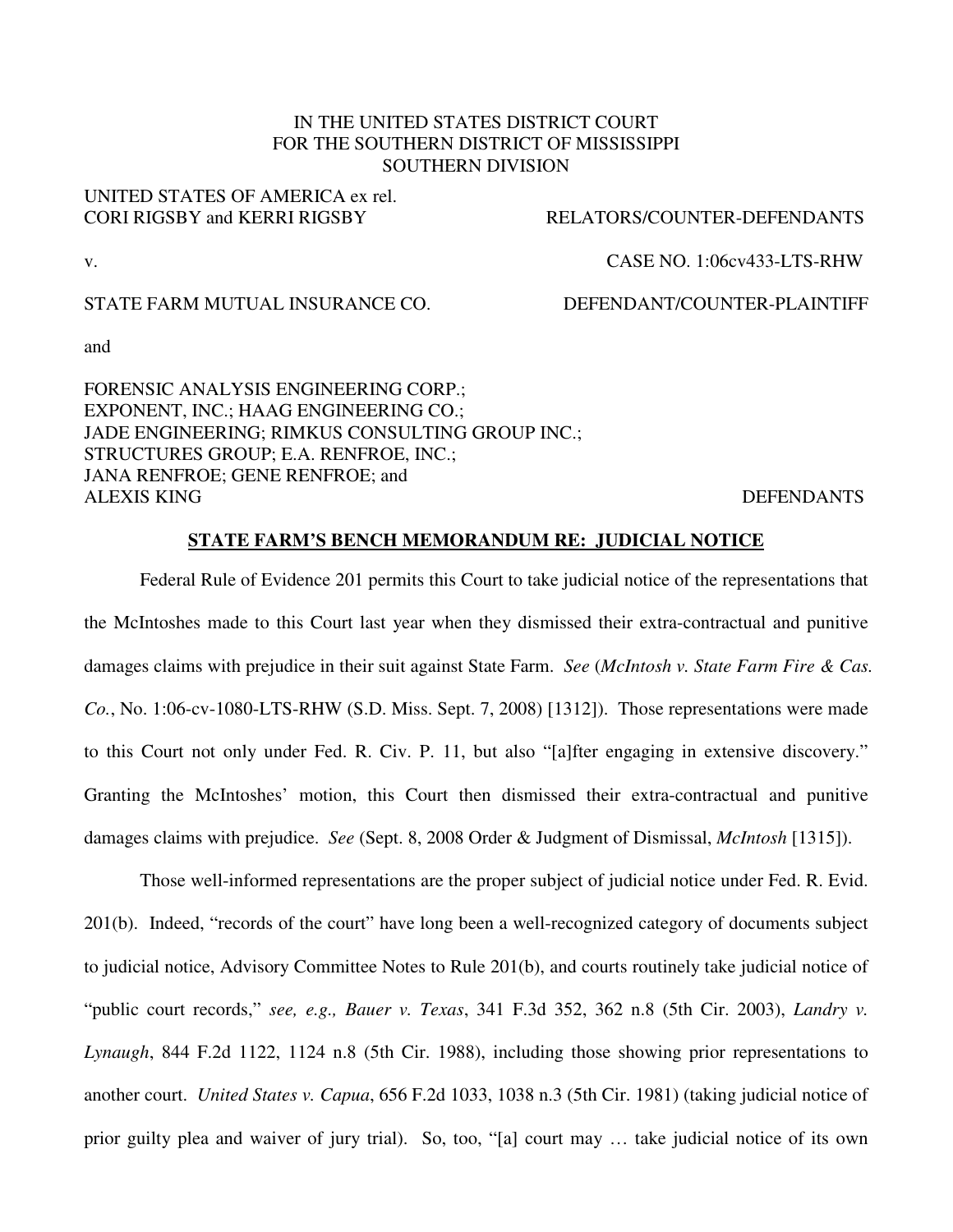records." *ITT Rayonier, Inc. v. United States*, 651 F.2d 343, 345 n.2 (5th Cir. 1981). Here, this Court's own records, whose accuracy cannot reasonably be questioned, indicate that the McIntoshes made their well-informed representations to this Court, *see* (*McIntosh* [1312]), and this Court should take judicial notice of the fact of those well-informed representations.

This the  $21<sup>st</sup>$  day of May, 2009.

Respectfully submitted,

## STATE FARM FIRE AND CASUALTY COMPANY

By: s/Benjamin M. Watson (MSB # 100078) Robert C. Galloway (MSB # 4388) Jeffrey A. Walker (MSB # 6879) E. Barney Robinson III (MSB # 09432) Benjamin M. Watson (MSB # 100078)

#### ITS ATTORNEYS

BUTLER, SNOW, O'MARA, STEVENS & CANNADA, PLLC 17th Floor, Regions Plaza Post Office Box 22567 Jackson, Mississippi 39225-2567 (P) (601) 948-5711 (F) (601) 985-4500 (E) bob.galloway@butlersnow.com (E) jeff.walker@butlersnow.com (E) barney.robinson@butlersnow.com (E) ben.watson@butlersnow.com

Michael B. Beers (ASB-4992-S80M) BEERS, ANDERSON, JACKSON, PATTY & FAWAL, P.C. Post Office Box 1988 Suite 100 250 Commerce Street (36104) Montgomery, Alabama 36102 (P) (334) 834-5311 (F) (334) 834-5362 (E) mbeers@beersanderson.com

*PRO HAC VICE*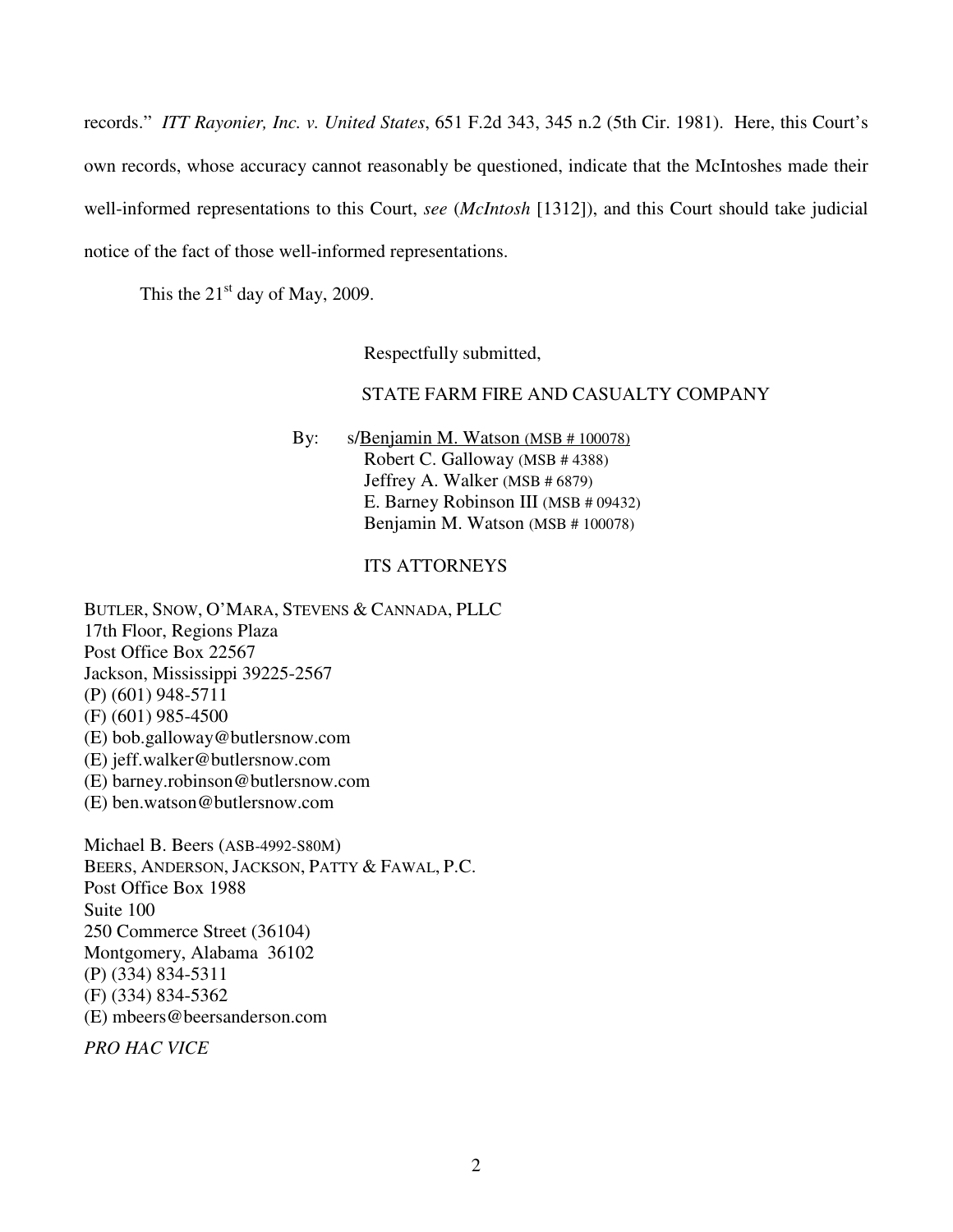## **CERTIFICATE OF SERVICE**

I, E. Barney Robinson III, one of the attorneys for State Farm Fire and Casualty Company, do hereby certify that I have this day caused a true and correct copy of the foregoing instrument to be delivered to the following, via the means directed by the Court's Electronic Filing System:

C. Maison Heidelberg Ginny Y. Kennedy MAISON HEIDELBERG P.A. 795 Woodlands Parkway, Suite 220 Ridgeland, MS 39157 (P) (601) 351-3333 (F) (601) 956-2090 (E) maison@heidlebergpa.com

August J. Matteis, Jr. Craig J. Litherland Benjamin R. Davidson GILBERT OSHINSKY LLP 11 New York Avenue, NW Suite 700 Washington, DC 20005 (E) matteisa@gotofirm.com (E) litherlandc@gotofirm.com (E) davidsonb@gotofirm.com

## COUNSEL FOR CORI RIGSBY AND KERRI RIGSBY

Jeffrey S. Bucholtz Joyce R. Branda Patricia R. Davis Jay D. Majors UNITED STATES DEPARTMENT OF JUSTICE Civil Division P.O. Box 261 Ben Franklin Station Washington, DC 20044 (P) (202) 307-0264 (F) (202) 514-0280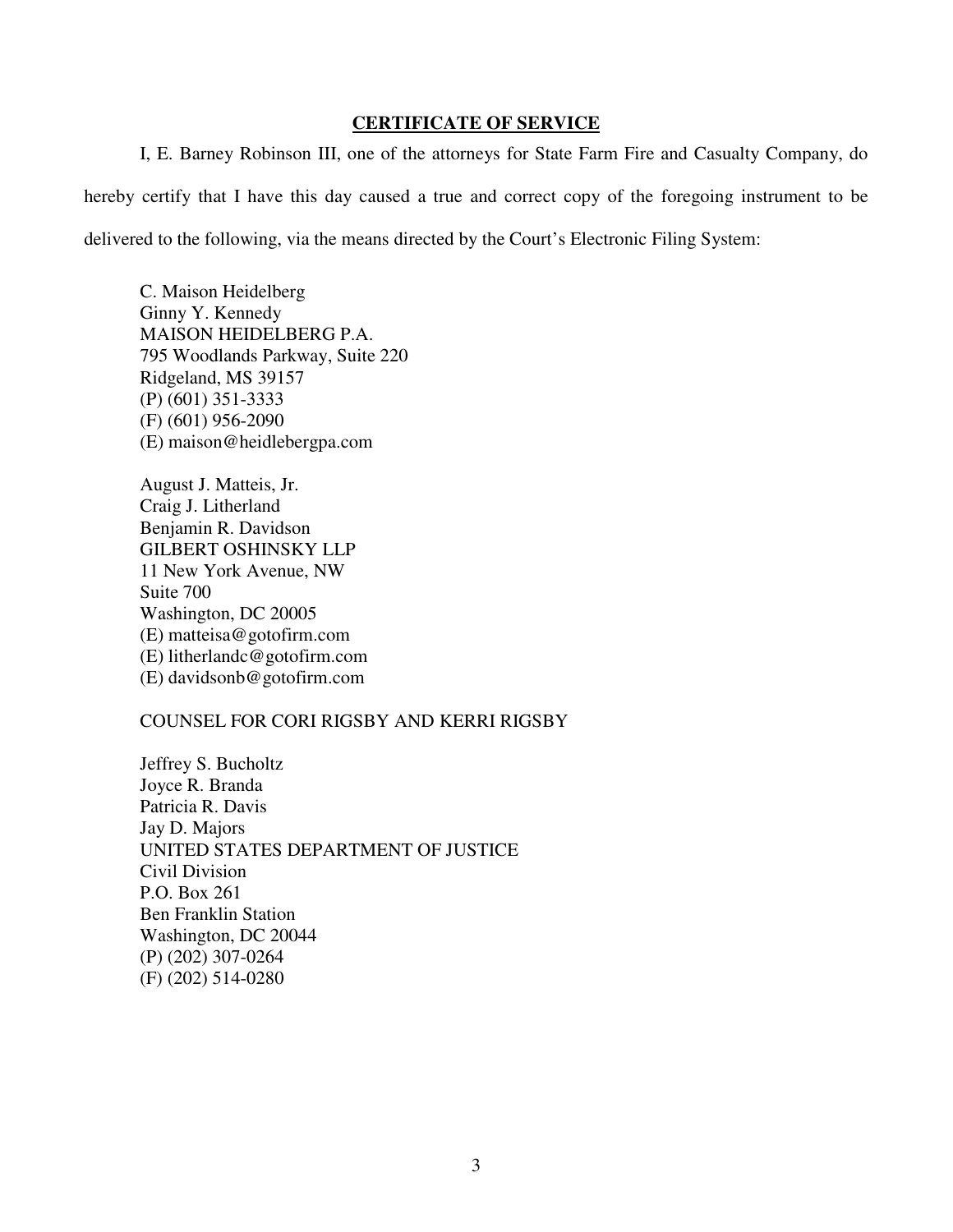Stan Harris Alfred B. Jernigan, Jr. Felicia C. Adams UNITED STATES ATTORNEY'S OFFICE Southern District of Mississippi Suite 500 188 East Capitol Street Jackson, MS 39201 (P) (601) 965-4480 (F) (601) 965-4409

## ATTORNEYS FOR THE UNITED STATES

H. Hunter Twiford III Stephen F. Schelver Candy Burnette MCGLINCHEY STAFFORD, PLLC Suite 1100, City Centre South 200 South Lamar Street (39201) P.O. Box 22949 Jackson, MS 39225-2949 (P) (601) 960-8400 (F) (601) 960-8432

John T. Boese Beth C. McClain FRIED, FRANK, HARRIS, SHRIVER & JACOBSON, LLP 1001 Pennsylvania Avenue, NW Suite 800 Washington, DC 20004-2505 (P) (202) 639-7220

# ATTORNEYS FOR DEFENDANTS E.A. RENFROE & COMPANY, INC., GENE RENFROE AND JANA RENFROE

Larry G. Canada Kathryn Breard Platt GALLOWAY, JOHNSON, TOMPKINS, BURR & SMITH 701 Poydras Street Suite 4040 New Orleans, LA 70139 (P) (504) 525-6802 (F) (504) 525-2456

ATTORNEYS FOR HAAG ENGINEERING CO.